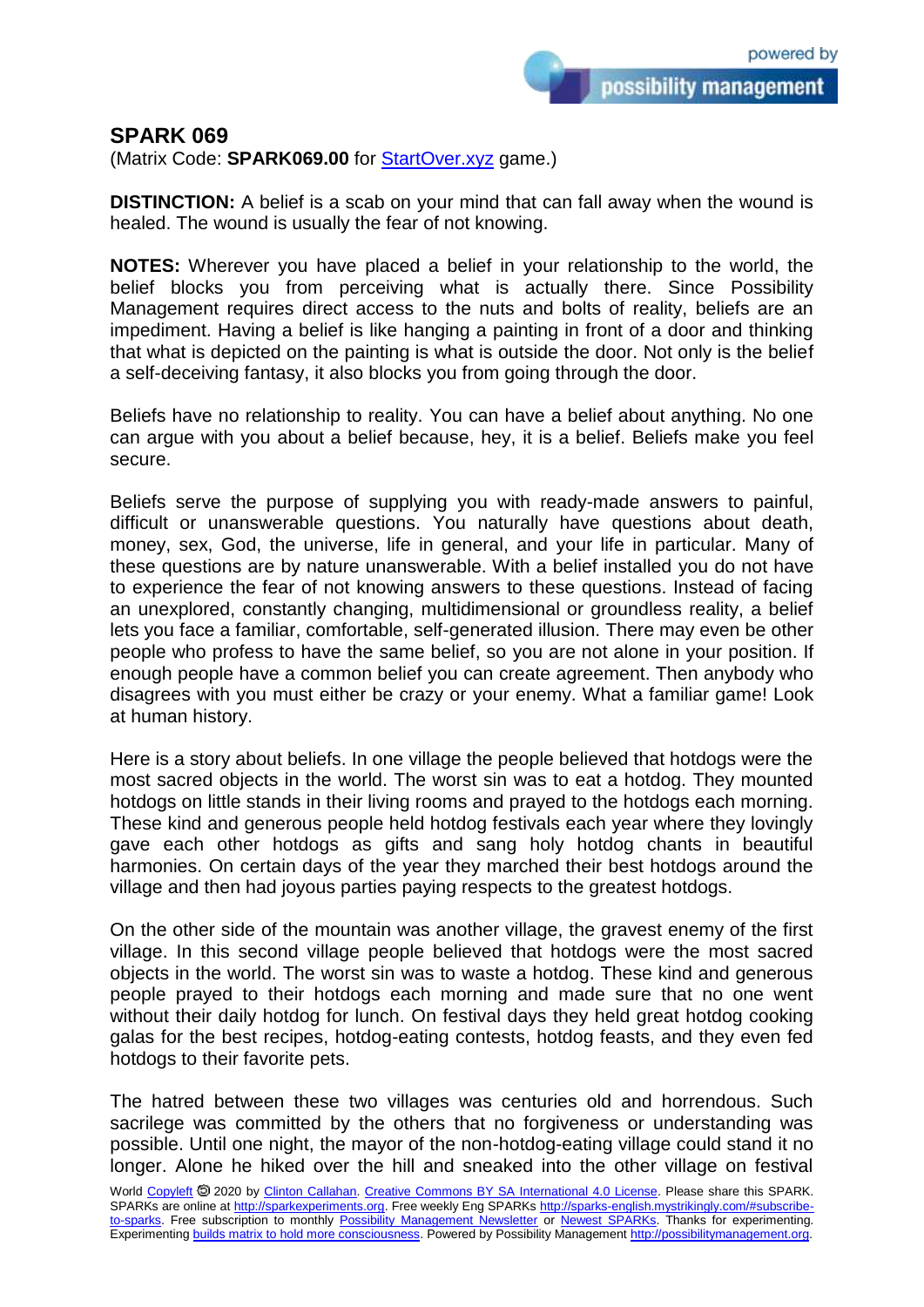night. He was at first revolted by what he witnessed: hundreds of people sinning horribly, eating hotdogs. But what he could not understand was how all these people, even though they sinned, could be so happy, so kind and loving to one another, so generous to their children. It was exactly like his village. And then his mind snapped, and he realized that the only difference between the two villages, the thing that created so much animosity and kept them enemies, was merely a difference of belief! He was stunned to see that beliefs only occur on the surface of the mind, to cover up what nobody can know, the answer to the question: "What is truly the right way?" *Nobody* can know that. And instead of being willing to live knowing that nobody can know, they had each made up a false knowing called a *belief*. And for centuries they had lived separately from each other saying that the other was wrong. But *nobody* was wrong!

His face lit up. His heart was immensely relieved. He walked into the town hall, found the other mayor, and explained that they were no longer enemies. That it was all a mistake created out of the mind's fear of the unknown. That he was sorry, and could this mayor *please* come over to his village the next morning and explain the same thing to his people so they could all get on with celebrating each other and living in abundance and harmony together. Of course, the second mayor laughed in delight at the good news, hugged the first mayor solidly, and gave him his best hotdog – to do *whatever* he wanted with it. And they all lived happily ever after.

Beliefs are a standard structural component of the Box, like columns in a room. But just as every room need not have columns, every Box need not have beliefs. Believe it or not, beliefs are optional. Beliefs are neither good nor bad. Beliefs are just beliefs. However, without beliefs clamping your mind you get more degrees of freedom in your thinking.

Therefore, your homework assignment is to one by one locate all of your beliefs and find out why you put them there. This heals the wounds.

The answer to the fear of not knowing is *not* to try to make the fear go away by knowing everything. Many things you cannot know. The answer to the fear of not knowing is to decide that it is really okay not to know. Accept the not knowing. For example, if your belief is that you are not good enough, then the healing is to learn to live with the fear of not knowing if you are good enough or not, and going ahead and living full out anyway.

(After hearing my rant about the handicap of beliefs for the umpteenth time my oldest daughter, seventeen at the time, said to me one afternoon in disgust, "Dad, you suffer from the belief that you do not have any beliefs." I said, "Thanks for the feedback." Kids…)

## **EXPERIMENTS:**

**SPARK069.01** At the next party or family get together, gingerly enter the domain of politics, religion, or culture in some of your discussions. Your job is to start to discover your mental scabs. You will know that you have found a scab by the sensation of a particular kind of pain, associated with fearing the unknown. When anyone starts poking too closely at one of your beliefs you immediately start poking